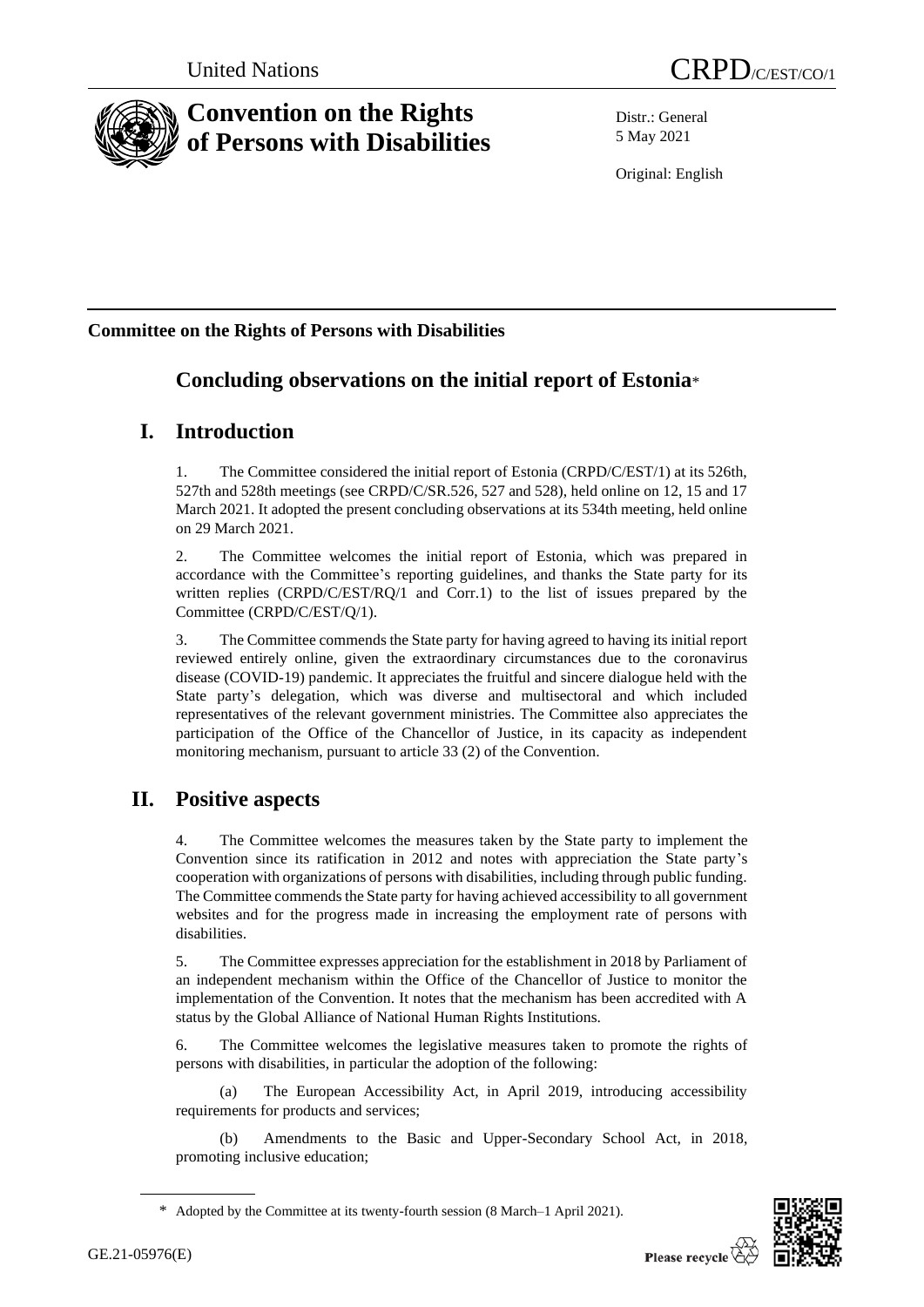(c) Regulation No. 28, on the requirements for structures arising from the special needs of persons with disabilities, in force since 29 May 2018, establishing accessibility requirements for polling stations;

(d) Amendments to the Copyright Act, in 2018, transposing into the State party's legislation Directive 2017/1564 of the European Parliament and of the Council of 13 September 2017 on certain permitted uses of certain works and other subject matter protected by copyright and related rights for the benefit of persons who are blind, visually impaired or otherwise print-disabled and amending Directive 2001/29/EC on the harmonization of certain aspects of copyright and related rights in the information society;

(e) Amendments to the Election Act, in 2014, allowing persons with visual impairments to vote independently through an electronic voting application.

## **III. Principal areas of concern and recommendations**

## **A. General principles and obligations (arts. 1 and 4)**

7. The Committee notes with concern:

(a) That disability-related legislation and policies have not yet been fully brought into line with the Convention and, in particular, that disability-assessment systems have a negative impact by preventing the inclusion of children with disabilities in society and limiting their access to appropriate services and required support;

The use, in laws and policies, of derogatory concepts and terminology concerning persons with disabilities, including the use of words such as "abnormalities", "helpless persons" and "mental disorders", which emphasize persons' impairments, reflect the medical and paternalistic approaches to disability that exist in the State party and reinforce stigma against persons with intellectual or psychosocial disabilities;

(c) The existence of disability-related regulations and policies that approach persons with disabilities primarily as social service recipients and the absence of an overall strategy for implementing the Convention in all areas of life;

(d) The existence of information indicating a lack of coordination between the national and local levels of public administration concerning the implementation of disability-specific programmes;

(e) The lack of awareness among policymakers, officers and professionals, at the national and municipal levels, including judges, prosecutors, teachers and medical, health and other professionals working with persons with disabilities, on the rights recognized in the Convention.

8. **The Committee recommends that the State party:**

Review existing disability-related legislation and policies, including on **disability-assessment systems, and bring them into line with the human rights model of disability in the Convention. Ensure that policies and programmes mainstream support for children with disabilities, irrespective of impairment;**

(b) **Repeal derogatory terminology and concepts from the Social Benefits for Disabled Persons Act and the Equal Treatment Act, as well as other provisions or regulations, and ensure they conform to the human rights model of disability;** 

(c) **Adopt a comprehensive disability strategy and a national action plan for implementing the rights of persons with disabilities in the Convention across all government sectors and levels in order to address attitudinal and environmental barriers that hinder the participation of persons with disabilities in society;** 

(d) **Ensure appropriate coordination and cooperation among entities at the national and municipal levels, ensure accessibility and availability of social protection programmes and mainstream community services for persons with disabilities;**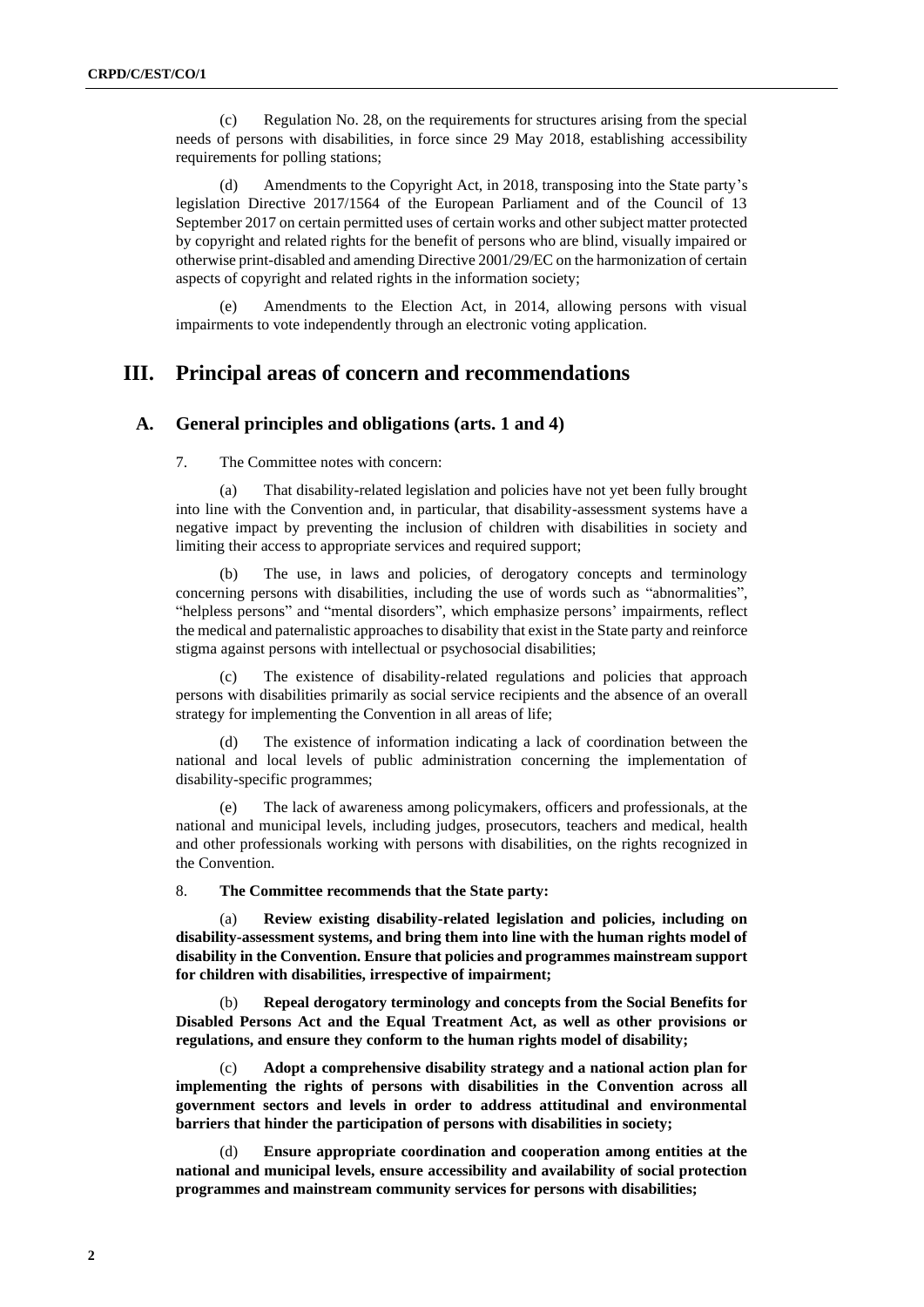(e) **Strengthen capacity-building programmes for public policymakers, municipal officers and professionals at the national and municipal levels, including judges, prosecutors, teachers and medical, health and other professionals working with persons with disabilities, on the rights of persons with disabilities and the obligations of the State party under the Convention. The State party should involve organizations of persons with disabilities in the design and implementation of training for public officials.**

9. The Committee notes with concern:

(a) The lack of effective involvement of persons with intellectual disabilities, persons with psychosocial disabilities and persons with autism, through their representative organizations, in decision-making processes concerning disability-related laws, policies and programmes, including in processes related to the implementation of the 2030 Agenda for Sustainable Development and its Sustainable Development Goals;

(b) The insufficient availability of financial and other support, particularly for organizations of persons with intellectual disabilities;

(c) The lack of accessibility to information about public decision-making processes, which limits opportunities for persons with disabilities to participate in grass-roots organizations.

10. **The Committee recalls its general comment No. 7 (2018) and recommends that the State party:**

(a) **Strengthen and implement mechanisms for the effective involvement of persons with disabilities, through their representative organizations, in public decisionmaking processes, including for monitoring and reporting on the implementation of the Sustainable Development Goals. The State party should ensure that meaningful consultations are held with the whole range of organizations of persons with disabilities, including organizations of children with disabilities, persons with intellectual disabilities, persons with psychosocial disabilities, intersex persons with disabilities, women with disabilities, persons with disabilities living in rural areas, persons with autism, Roma persons with disabilities, lesbian, gay, bisexual, transgender and gender diverse persons with disabilities and persons with disabilities requiring higher levels of support;**

(b) **Ensure that adequate financial and other necessary support is available for organizations of persons with disabilities. The State party should ensure that organizations of persons with disabilities have access to independent and self-managed funding to strengthen their capacity to independently advocate for their participation in society and adopt measures to safeguard their independence from public authorities;** 

(c) **Provide organizations of persons with disabilities with accessible information, including information in Easy Read and other accessible formats, and a timetable for the consultation processes concerning any reforms to be made to laws and policies affecting persons with disabilities.**

#### **Equality and non-discrimination (art. 5)**

11. The Committee observes with concern:

(a) That the anti-discrimination law recognizes discrimination on the basis of disability only in relation to vocational training and work and that the State party has no provisions that address multiple and intersectional forms of discrimination against persons with disabilities, including gender-based discrimination against women with disabilities;

The insufficient financial and human resources available to the office of the Gender Equality and Equal Treatment Commissioner to implement its mandate in respect of persons with disabilities;

The absence of measures to prevent and address discrimination on the basis of disability in all areas of life;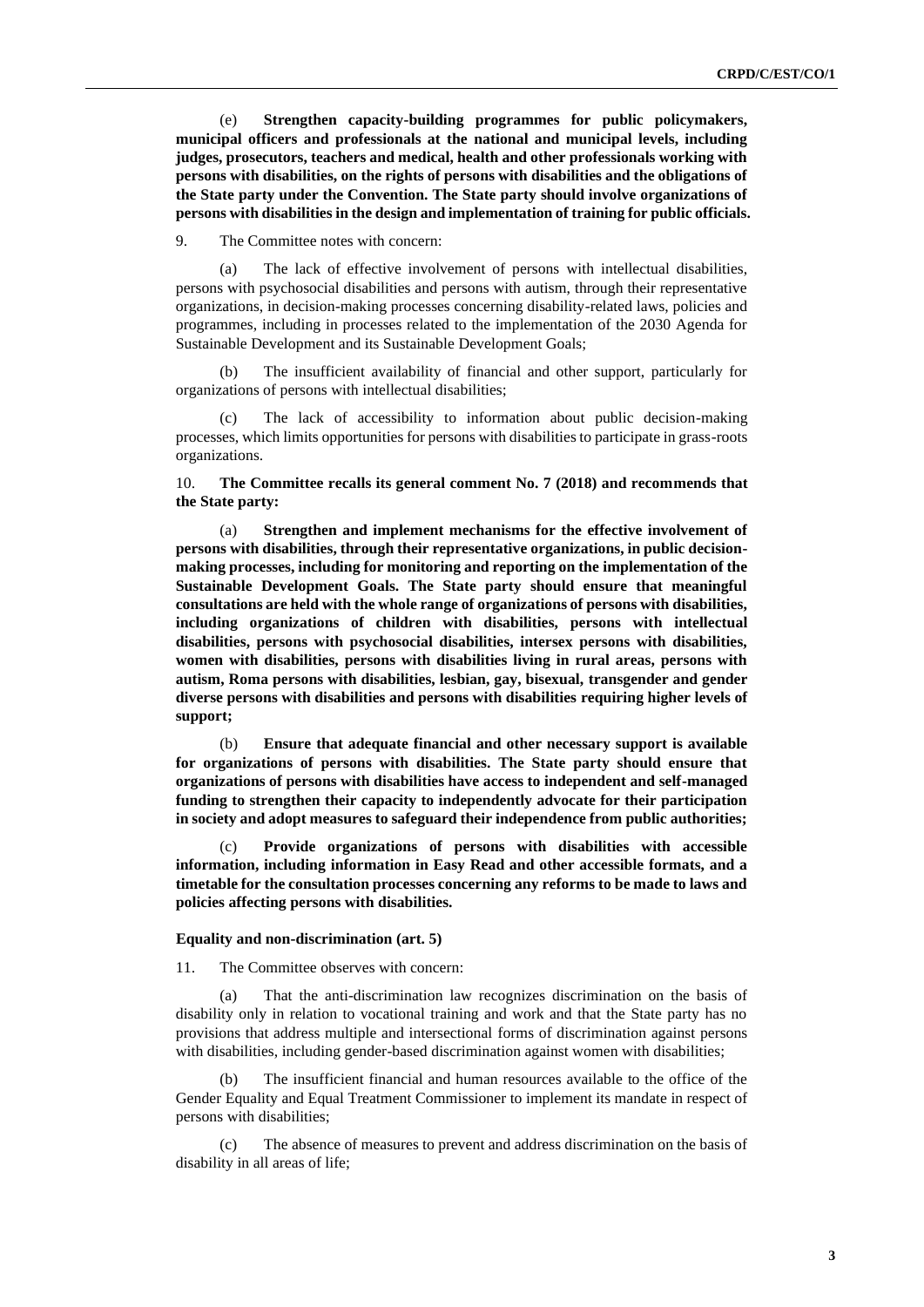(d) The limited awareness about the right of persons with disabilities to request reasonable accommodation and that denial of reasonable accommodation is not recognized as a form of discrimination on the basis of disability.

12. **The Committee recalls its general comment No. 6 (2018) and targets 10.2 and 10.3 of the Sustainable Development Goals and recommends that the State party:**

(a) **Accelerate the amendment of the Equal Treatment Act so that it recognizes discrimination on the basis of disability across all areas of life and sectors, as well as multiple and intersectional forms of discrimination, including all forms of gender-based discrimination against women with disabilities;**

(b) **Ensure the availability of sustainable and appropriate human and financial resources to the office of the Gender Equality and Equal Treatment Commissioner to carry out its mandate;**

(c) **Establish mechanisms allowing persons with disabilities exposed to discrimination to gain access to redress, including compensation, and rehabilitation and ensure that perpetrators are sanctioned;**

(d) **Adopt a definition of reasonable accommodation that is in line with the Convention, recognize the right of persons with disabilities to request reasonable accommodation in all sectors and areas of life and recognize in legislation the denial of reasonable accommodation as a form of discrimination on the basis of disability.**

#### **Women with disabilities (art. 6)**

13. The Committee notes with concern:

(a) The insufficient information available, in anti-discrimination, gender equality and disability-related legislation and policies, about specific measures concerning women and girls with disabilities;

(b) The insufficient information available about measures that make it easier for women with disabilities to benefit from policies aimed at reconciling work and family life and that ensure their development, advancement and empowerment in all areas of life.

14. **The Committee recalls its general comment No. 3 (2016) and recommends that the State party:**

(a) **Strengthen its efforts, with the meaningful participation of women and girls with disabilities and their representative organizations, to mainstream the rights of women and girls with disabilities into all gender-specific and disability-related legislation and policies;**

(b) **Ensure the reconciliation of work and family life of women with disabilities through regulatory measures, ensuring that flexible working arrangements are available and that the right to seek reasonable accommodation is recognized;**

(c) **Adopt measures aimed at achieving the empowerment and full inclusion of women and girls with disabilities in all spheres of life, as well as their involvement in all public decision-making processes. The State party should implement measures to ensure that women with disabilities are represented in political life in decision-making roles, including in government bodies, and that they participate in the procedures of the office of the Gender Equality and Equal Treatment Commissioner.**

#### **Children with disabilities (art. 7)**

15. The Committee observes with concern:

(a) That children with disabilities are more likely to be at risk of poverty and to encounter barriers in gaining access to mainstream social and educational services and facilities;

(b) The uneven protection at the local level of children with disabilities who have lost their disability status as a consequence of the reassessments carried out by the Social Insurance Board;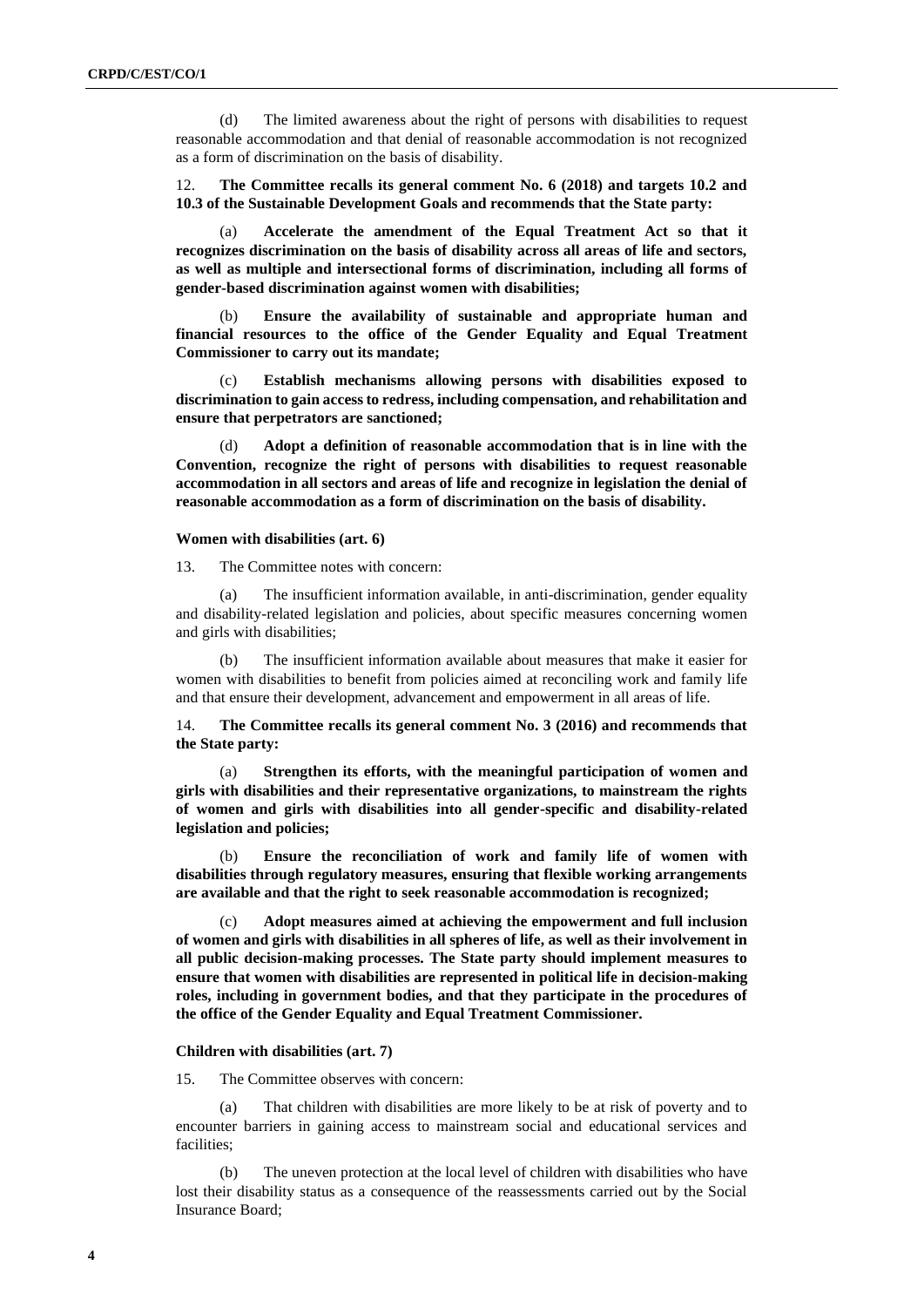(c) That children with intellectual disabilities, children with autism, children with psychosocial disabilities and children who are deafblind are more likely to face exclusion from quality early intervention services, technical aids, social rehabilitation and transportation;

(d) The lack of information about measures to ensure continuous access to inclusive services in the community for children with disabilities once the support received through European structural funds ends.

16. **The Committee recommends that the State party:** 

(a) **Take measures to address poverty among children with disabilities, implement appropriate social protection programmes, support children with disabilities and their families and provide access to and ensure the availability of inclusive social and educational services and facilities to children with disabilities on an equal basis with other children;** 

(b) **Adopt measures to provide redress to children with disabilities who have been excluded or who have not been granted disability status, provide for reassessments and ensure adequate social protection for them at the municipal level;**

(c) **Ensure the availability, accessibility and quality of inclusive early intervention services, as well as access to mobility aids, devices, assistive technologies and transportation for children with disabilities;** 

(d) **Adopt measures, including the earmarking of budgets, to ensure continuity and development of mainstream services in the community that are inclusive for children with disabilities.**

**Awareness-raising (art. 8)**

17. The Committee is concerned about:

(a) The lack of awareness about the dignity, abilities and rights of persons with disabilities in media and in society;

(b) Negative stereotypes about disability, including in connection with prenatal genetic testing as a measure to primarily prevent future disabilities.

## 18. **The Committee recommends that the State party:**

(a) **Adopt a national strategy, in close consultation with and with the involvement of organizations of persons with disabilities, to raise awareness of and combat prejudices against persons with disabilities and monitor its impact;** 

(b) **Introduce training and awareness-raising modules about the rights of persons with disabilities at all levels of education, in all accessible formats and with the active involvement of persons with disabilities, in order to foster respect for the dignity, abilities and contributions of all persons with disabilities;**

(c) **Develop targeted programmes to identify and combat disability-related stigma and stereotypes in all areas of life, including in respect of the use of prenatal genetic testing to prevent disabilities, which is not in line with the Convention.**

#### **Accessibility (art. 9)**

19. The Committee notes with concern:

(a) The lack of a comprehensive accessibility strategy encompassing physical, information and communication, and digital access, and that mechanisms for monitoring accessibility have yet to be enforced at the municipal level;

(b) That persons with disabilities in rural areas face greater obstacles in gaining access to public transportation and built environments;

(c) The absence of accessibility standards within the e-Estonia system and that information and communication and other services for persons with intellectual or psychosocial disabilities and persons with vision impairments are insufficiently accessible.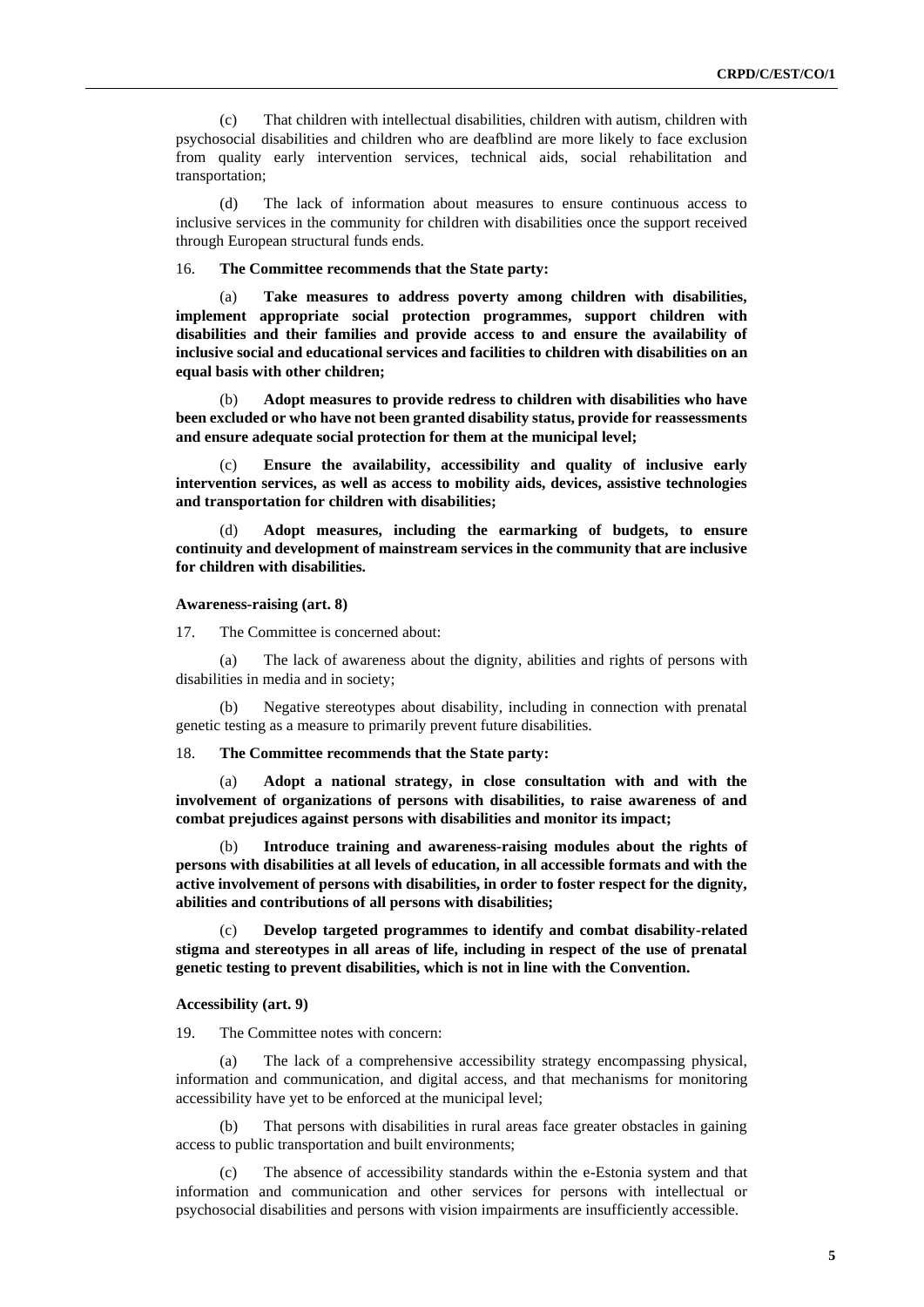20. **The Committee recalls its general comment No. 2 (2014) and recommends that the State party:**

(a) **Adopt a national accessibility strategy that includes all areas described in the Convention and strengthen its mechanisms for monitoring accessibility at the municipal level, including by establishing a system of sanctions for non-compliance;** 

(b) **Review the Public Transport Act of 2015 and the Building Code of 2015 and bring them into line with the Convention, including by recognizing the need for accessibility standards in urban and rural areas;**

(c) **Introduce accessibility standards within the e-Estonia system, taking into consideration Directive 2016/2102 of the European Parliament and of the Council of 26 October 2016 on the accessibility of the websites and mobile applications of public sector bodies and the Web Content Accessibility Guidelines 2.0, for all public websites;**

Take measures to transpose into national legislation and regulations **Directive 2019/882 of the European Parliament and of the Council of 17 April 2019 on the accessibility requirements for products and services and Directive 2018/1972 of the European Parliament and of the Council of 11 December 2018 establishing the European Electronic Communications Code.**

## **Situations of risk and humanitarian emergencies (art. 11)**

21. The Committee notes with concern:

(a) That persons with disabilities still in institutions, including in psychiatric settings, have been disproportionately affected by the COVID-19 pandemic, having faced greater risks of contracting COVID-19 and further isolation in the context of general lockdowns and confinement measures;

(b) That organizations of persons with disabilities have yet to be consulted with respect to the immediate and long-term responses to the pandemic;

(c) The barriers faced by persons with disabilities in gaining access to emergency information and devices, such as mobile applications and fire alarms, and the helpline 112.

22. **The Committee recommends that the State party, guided by the guidance and policy brief on a disability-inclusive response to the COVID-19 pandemic prepared by the Office of the United Nations High Commissioner for Human Rights:**

(a) **Mainstream disability in its COVID-19 response and recovery plans, including in respect of ensuring equal access to vaccines, and other economic and social programmes to tackle the negative impact of the pandemic;**

(b) **Adopt measures to deinstitutionalize persons with disabilities in times of emergency and to provide them with appropriate support to live in the community;**

(c) **Involve persons with disabilities and their representative organizations at all stages of developing and implementing COVID-19 response and recovery plans;**

(d) **Ensure that all persons with disabilities in situations of risk and in humanitarian emergencies can gain access to information through alternative modes of communication and information and that the emergency number 112 is fully accessible.** 

#### **Equal recognition before the law (art. 12)**

23. The Committee notes with concern:

(a) The interpretative declaration made by the State party, upon ratification, to article 12 of the Convention and the provisions set out in the Civil Code maintaining guardianship and the substituted decision-making regime and limiting the active capacity of persons with disabilities on the basis of psychosocial and intellectual impairment;

The absence of supported decision-making mechanisms for persons with disabilities to exercise their legal capacity on an equal basis with others;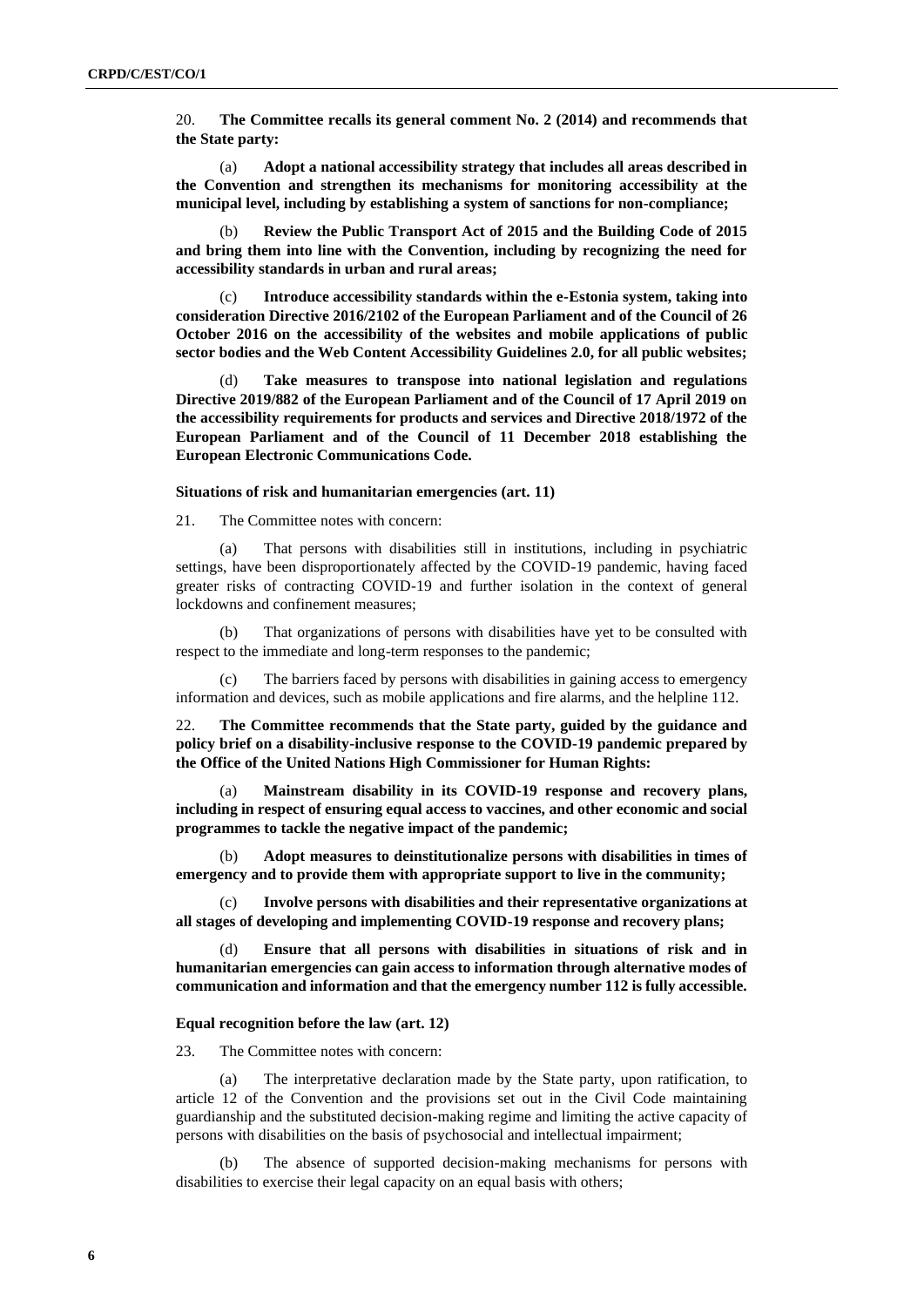(c) The lack of disaggregated statistics on persons with disabilities under the substituted decision-making regime and the lack of measures for them to regain their legal capacity.

#### 24. **The Committee recommends that the State party:**

(a) **Review its interpretative declaration on article 12 of the Convention, guarantee the right of all persons with disabilities to equal recognition before the law and establish supported decision-making mechanisms in all areas of life;**

(b) **Amend the Civil Code to repeal the guardianship regime and develop a system of supported decision-making for all persons with disabilities, in line with the Committee's general comment No. 1 (2014). Supported decision-making mechanisms must respect the dignity, autonomy, will and preferences of persons with disabilities in the exercise of their legal capacity;** 

(c) **Adopt a plan of action to restore the full legal capacity of all persons with disabilities, irrespective of impairment.**

## **Access to justice (art. 13)**

25. The Committee notes with concern:

(a) That persons with disabilities under guardianship are de facto denied access to justice and have to contend with the prevailing paternalistic attitudes concerning persons with disabilities participating in legal proceedings;

(b) The limited range of age- and gender-responsive procedural accommodations for persons with disabilities and the absence of programmes to ensure legal assistance to all persons with disabilities;

(c) The reported lack of information in accessible formats for persons with disabilities throughout legal proceedings, the barriers to gaining physical access to justice facilities, including courts and police stations, and the lack of accessible transportation to get to these facilities.

26. **The Committee recalls the International Principles and Guidelines on Access to Justice for Persons with Disabilities prepared in 2020 by the Special Rapporteur on the rights of persons with disabilities and target 16.3 of the Sustainable Development Goals and recommends that the State party:**

(a) **Ensure full recognition of the legal capacity of all persons with disabilities and of their right to gain access to justice on an equal basis with others, including throughout proceedings before the courts, tribunals and administrative authorities, and recognize the right of all persons with disabilities to seek restoration of their legal capacity and legal assistance to pursue their claims;** 

(b) **Strengthen capacity-building programmes for the judiciary and justicesector professionals on the provisions of the Convention and the human rights model of disability;**

(c) **Adopt mechanisms to provide persons with disabilities with ageappropriate accommodations, including support, and access to legal aid throughout legal proceedings, in all areas of law and at all levels of the judiciary;**

(d) **Develop alternative and augmentative means of information and communication for use throughout legal proceedings, such as Braille, sign language, Easy Read and audio and video transcription, apply the principle of universal design and adopt an action plan to ensure physical access to all justice facilities, including through accessible transportation.**

## **Liberty and security of the person (art. 14)**

27. The Committee notes with concern:

(a) That provisions of the Mental Health Act allow for the involuntary treatment of persons with psychosocial disabilities and the deprivation of liberty on grounds of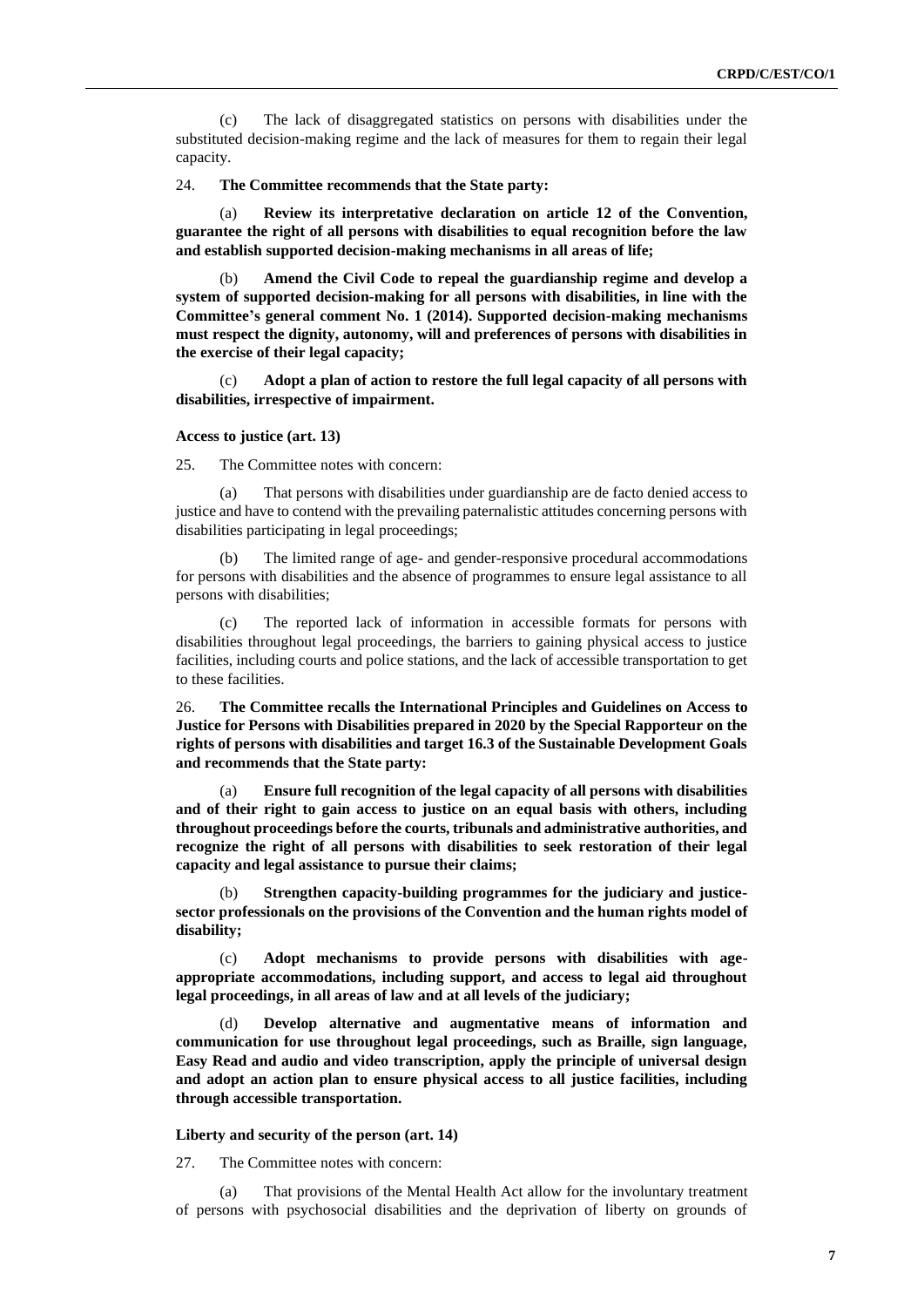disability and perceived dangerousness and that provisions of the Social Welfare Act allow for the restriction of movement of persons placed in care facilities;

(b) Information about facilities for depriving children with "behavioural problems" of liberty and about the placement of children with intellectual disabilities and children with psychosocial disabilities in such detention settings;

(c) The lack of accessibility and reasonable accommodations for persons with disabilities in penitentiary institutions.

28. **The Committee recommends that the State party:**

(a) **Review and repeal legal provisions allowing for the involuntary deprivation of liberty on the grounds of impairment and perceived dangerousness and restore the rights of persons with psychosocial disabilities to liberty and security of person, on an equal basis with others. Moreover, the State party should develop human rights-based mental health provisions and encourage self-managed support groups in municipalities;**

(b) **Adopt a plan of action to identify children with disabilities who are currently in institutions for children with "behavioural problems" and deinstitutionalize them as a matter of urgency. The State party should review the cases of children committed to detention facilities and apply non-custodial measures;**

(c) **Ensure full accessibility and procedural accommodations, including augmentative and alternative models of communication and support in decisionmaking, for all persons with disabilities being investigated or prosecuted, at all stages of criminal proceedings.**

29. **The Committee calls upon the State party to be guided by its obligations under article 14 of the Convention and the Committee's guidelines on the right to liberty and security of persons with disabilities (A/72/55, annex) and oppose the adoption of the draft additional protocol to the Convention for the Protection of Human Rights and Dignity of the Human Being with regard to the Application of Biology and Medicine. The State party should implement its obligations under the Convention on Human Rights and Biomedicine in a manner compatible with the human rights model of disability.**

**Freedom from torture and cruel, inhuman or degrading treatment or punishment (art. 15)**

30. The Committee observes with concern:

(a) The involuntary internment and treatment of persons with disabilities in mental health settings;

(b) Information indicating that persons with disabilities, in particular persons with intellectual disabilities and persons with psychosocial disabilities, are subject to seclusion, solitary confinement, mechanical, physical and chemical restraints, forced medication and other forms of ill-treatment in psychiatric settings, residential care facilities and penitentiaries.

31. **The Committee recommends that the State party:**

(a) **Ensure the right of persons with disabilities to make autonomous decisions based on their free and informed consent, including through supported decisionmaking mechanisms, concerning any type of medical treatment and legally recognize involuntary treatment on the basis of disability as a violation of the right of persons with disabilities to be free from cruel, inhuman or degrading treatment;**

(b) **Strengthen the role of the national mechanism for the prevention of torture and cruel, inhuman or degrading treatment or punishment to introduce measures to prevent and eliminate solitary confinement, the use of pharmacological therapeutic treatment and any means of restraint on the basis of disability in all settings, including in psychiatric settings, residential care facilities and penitentiaries;**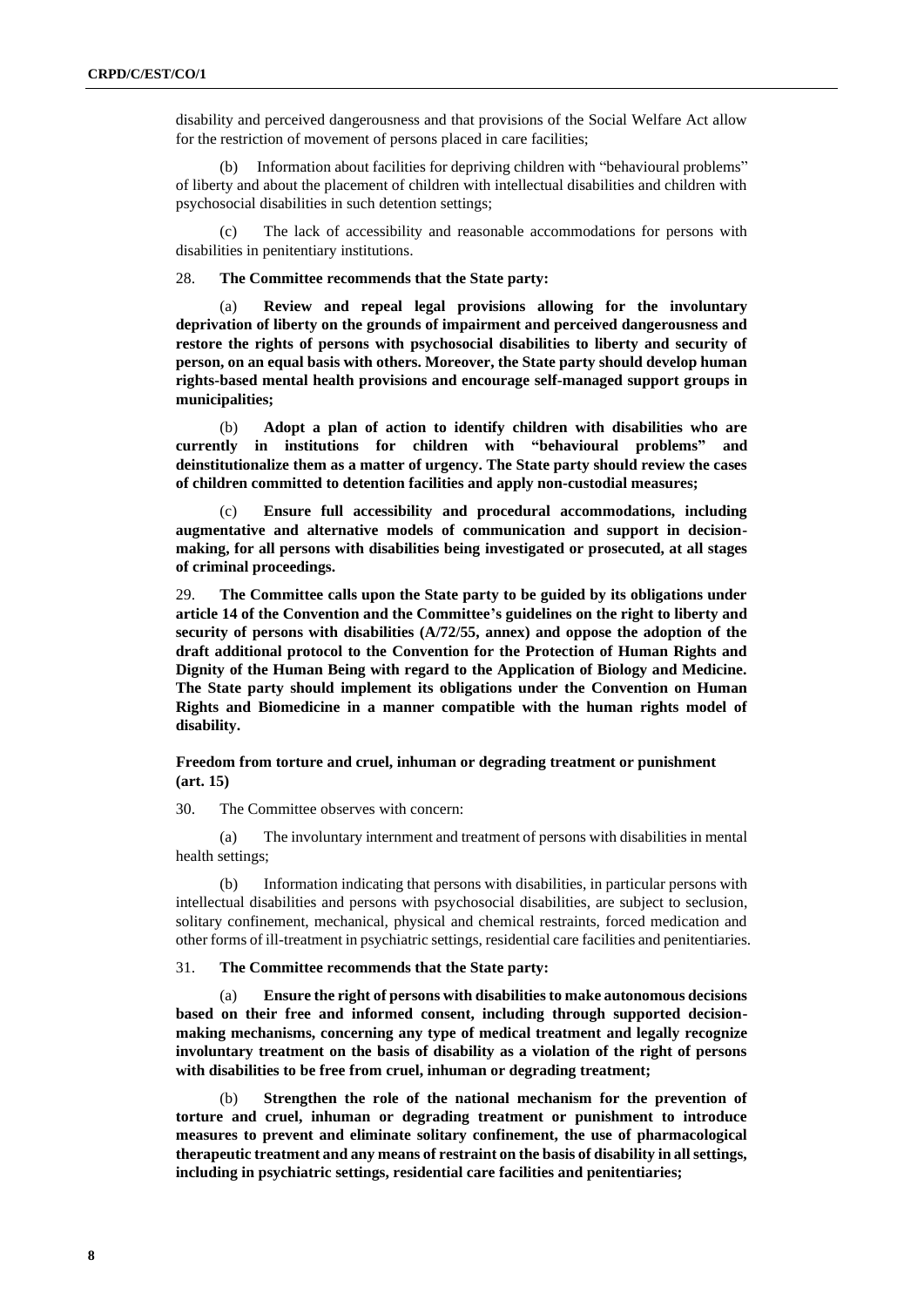(c) **Set up a complaint procedure accessible to all persons with disabilities still in institutions and investigate and sanction perpetrators of practices that may amount to torture or cruel, inhuman or degrading treatment or punishment against persons with disabilities, imposing sanctions proportional to the conduct.**

#### **Freedom from exploitation, violence and abuse (art. 16)**

32. The Committee notes with concern:

(a) The lack of a comprehensive strategy against all forms of exploitation, violence and abuse against persons with disabilities, in all settings, including in the family, at school and in the workplace;

(b) The absence of disaggregated information about gender-based violence against women and girls with disabilities and the lack of a gender- and disability-sensitive perspective concerning support measures for women and girls with disabilities, including psychosocial support and legal counselling;

(c) The lack of information concerning all instances of exploitation and violence in all facilities and programmes designed to serve persons with disabilities;

(d) The absence of information about measures to enforce the prohibition of corporal punishment against children with disabilities in all settings.

33. **The Committee, recalling the Council of Europe Convention on Preventing and Combating Violence against Women and Domestic Violence and targets 5.1, 5.2 and 5.5 of the Sustainable Development Goals, recommends that the State party:**

(a) **Adopt a comprehensive strategy to prevent and combat all forms of violence and exploitation against persons with disabilities and ensure that the violence prevention plan and its related programmes explicitly include persons with disabilities, particularly children with disabilities still in institutions, women with disabilities and lesbian, gay, bisexual, transgender and intersex persons with disabilities, providing support for victims and sanctioning perpetrators. The State party should strengthen measures to combat disability-related stigma and stereotypes and provide persons with disabilities with accessible information about all forms of violence and about the complaint mechanisms and redress available to them;**

(b) **Ensure that data collected on violence against persons with disabilities identifies all instances of gender-based violence against women and girls with disabilities, in the private and public spheres, and ensure also budget allocations and access to support services for women and girls with disabilities who are victims of gender-based violence;** 

(c) **Ensure that all private and public penitentiary, psychiatric and residential care facilities are subject to independent monitoring, in line with article 16 (3) of the Convention, and ensure also the involvement of civil society organizations in independent monitoring mechanisms;**

(d) **Ensure that the prohibition of corporal punishment is adequately monitored and enforced in all settings, including in schools and in relation to children with disabilities, and that positive, non-violent and participatory forms of child-rearing and discipline are promoted through awareness-raising campaigns and training programmes, in accessible formats.**

## **Protecting the integrity of the person (art. 17)**

34. The Committee observes with concern that women with disabilities under guardianship can be subjected to sterilization or abortion without their consent.

35. **The Committee recommends that the State party:**

(a) **Prohibit the forced sterilization and the termination of pregnancies of women with disabilities based on third-party requests, including from guardians or tutors, and raise awareness about the legal prohibition;**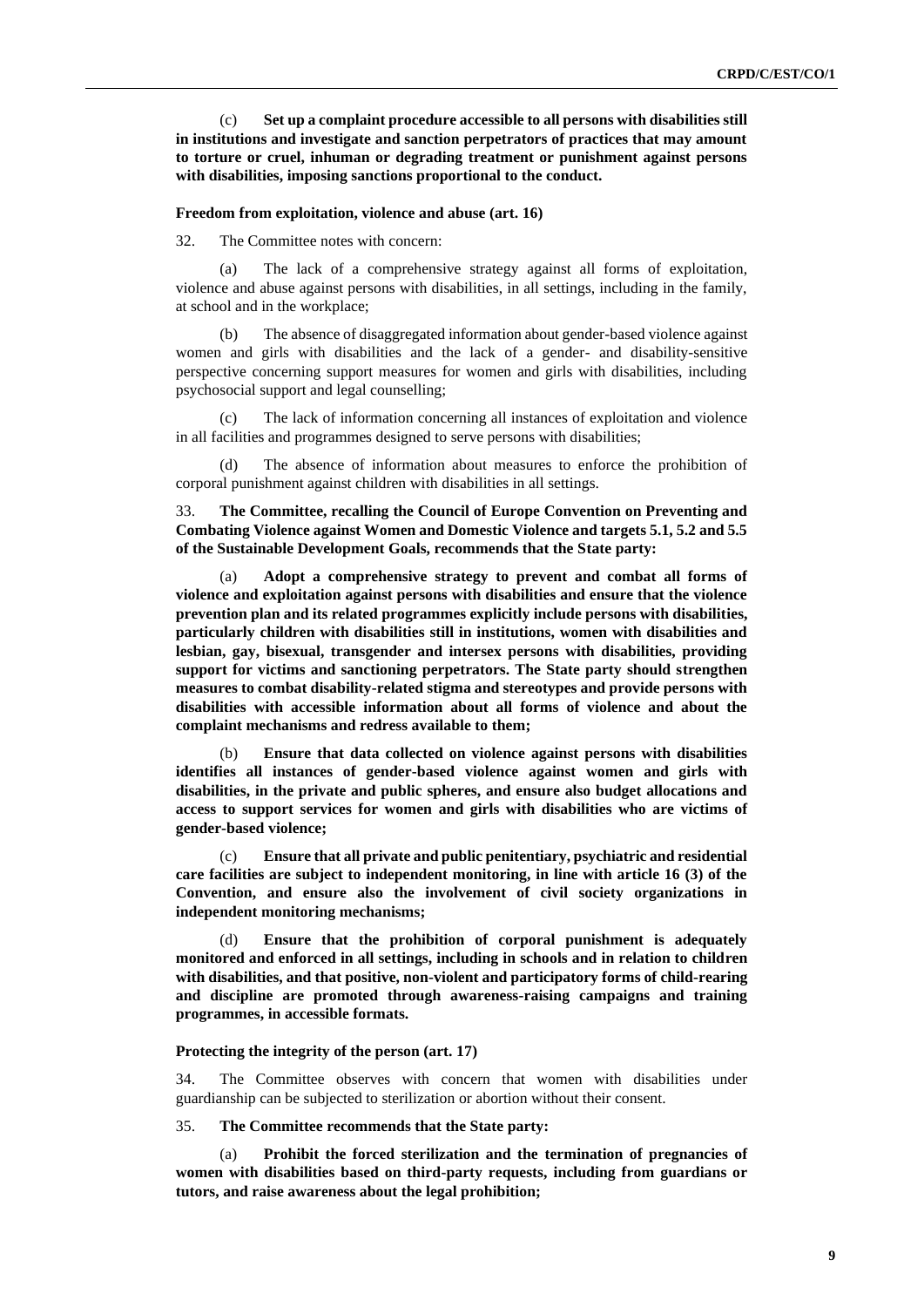(b) **Adopt protocols promoting respect for the sexual and reproductive rights of persons with disabilities, particularly women and girls with disabilities, and include in such protocols the duty to provide persons with disabilities with accessible information and services concerning their right to retain their fertility.**

## **Liberty of movement and nationality (art. 18)**

36. The Committee notes with concern information on the lack of accessibility, reasonable accommodations and support measures for asylum seekers and refugees with disabilities at border crossings, in reception and accommodation facilities and within the needs-identification procedures for persons with disabilities.

37. **The Committee recommends that the State party make assessments of the current status of and ensure accessibility, reasonable accommodations and support measures for asylum seekers and refugees with disabilities at border crossings, in reception and accommodation facilities and within the needs-identification procedures for all persons with disabilities.**

## **Living independently and being included in the community (art. 19)**

38. The Committee observes with concern:

(a) The lack of awareness in society and among public authorities of the right of persons with disabilities to live independently and be included in the community, the right to choose where and with whom to live and the right not to be obliged to live in a particular living arrangement;

(b) That institutionalization on the basis of disability persists in the form of alternative care homes and new small-scale "family type" or "special care villages" and that such forms of institutionalization affect particularly persons with intellectual disabilities, persons with psychosocial disabilities and persons with autism;

(c) The absence of a system to provide individualized support and personal assistance for living independently and in the community;

(d) The limited accessibility for persons with disabilities of mainstream services and facilities for the general population, including education and health.

39. **The Committee recalls its general comment No. 5 (2017) and recommends that the State party:**

(a) **Adopt a strategy that includes awareness-raising activities to promote understanding of the right to choose and self-determination of persons with disabilities concerning their living arrangements, the right not to be obliged to live in a particular living arrangement and the value of inclusion in, as opposed to segregation from, the community;**

(b) **Enact a moratorium on the institutionalization of persons with disabilities, revise its deinstitutionalization strategy, redirect the use of public funds, including the European regional development funds, to the development of individualized support for living independently and ensure that programmes based on congregated settings, such as "home-like institutions", "family type houses" and "special care villages", are amended so as to prioritize inclusion in the community;**

(c) **Develop a system for self-managed personal assistance that includes person-directed tools for supporting living independently in the community in accordance with an individual's requirements and preferences;**

Set up a time frame and benchmarks for achieving the accessibility of **mainstream services for the general population by persons with disabilities, on an equal basis with others.**

## **Personal mobility (art. 20)**

40. The Committee is concerned about the lack of access for persons with disabilities and the lack of consideration of the individual needs of persons with disabilities for quality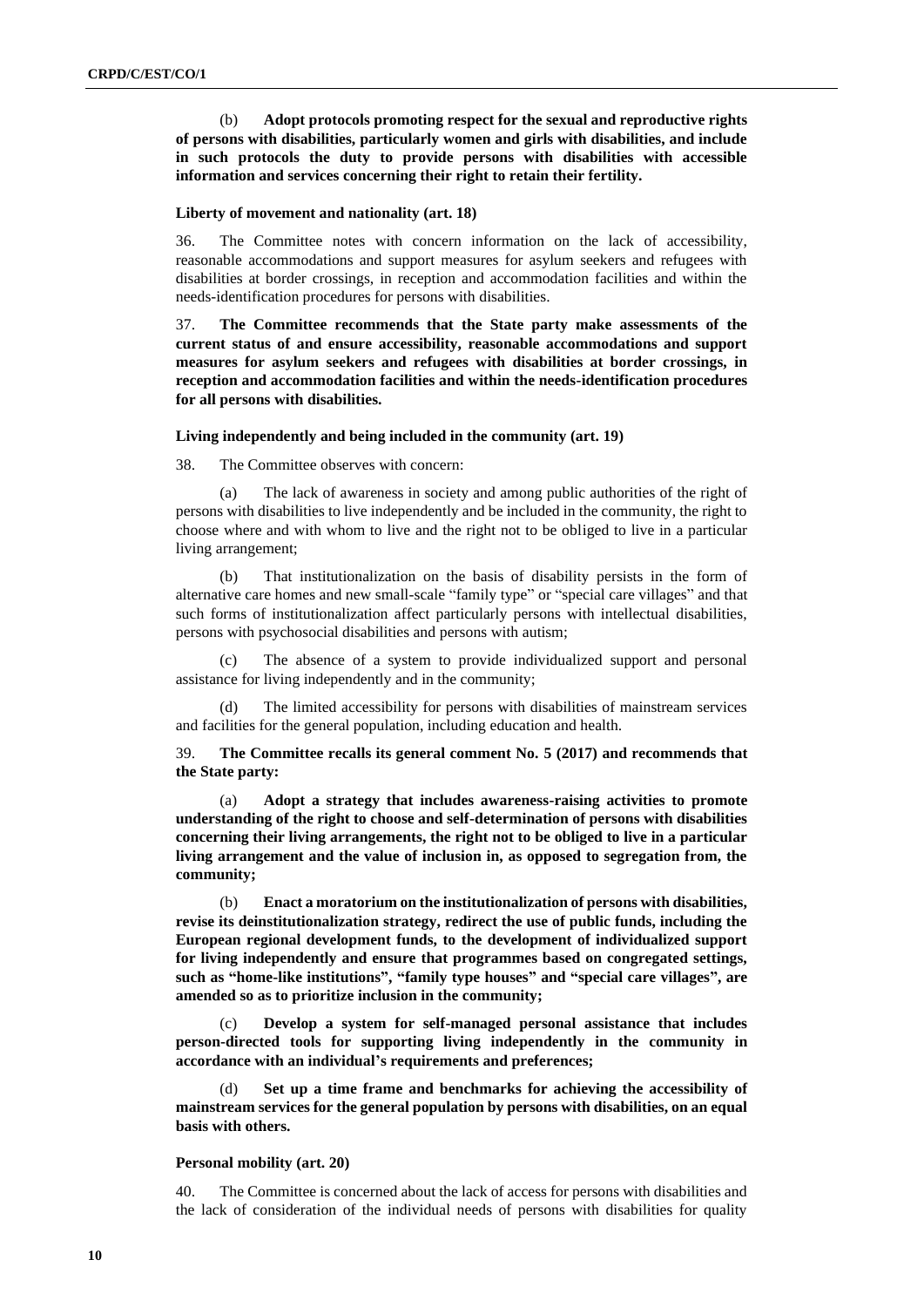mobility aids, devices and assistive technologies due to bureaucratic barriers, particularly for children with disabilities.

41. **The Committee recommends that the State party ensure access to quality mobility aids, devices and assistive technologies for all persons with disabilities by eliminating administrative barriers and addressing individual requirements, including age-related requirements.**

#### **Freedom of expression and opinion, and access to information (art. 21)**

42. The Committee observes with concern:

(a) Information about the lack of access to sign language interpretation and speech-to-text services for hard-of-hearing and deaf persons, particularly in education programmes, employment, health services and cultural activities, and in rural areas;

- (b) The low number of sign language interpreters;
- (c) The lack of measures to facilitate the use of Braille;

(d) The barriers faced by persons with vision impairments, deaf or hard-of-hearing persons and persons with intellectual disabilities in gaining access to public information and mass media, including television and public media services.

## 43. **The Committee recommends that the State party:**

(a) **Ensure access to sign language interpretation and speech-to-text services for deaf and hard-of-hearing persons in all areas of life;** 

(b) **Strengthen measures, including through grants and other incentives, to increase the official training of sign language interpreters, including at the university level, and adopt measures to raise awareness about deaf culture and the Estonian sign language;** 

(c) **Adopt a strategy to promote the teaching and use of Braille in society and allocate financial resources to facilitate access to the equipment necessary for producing information in Braille;** 

(d) **Ensure the accessibility of all public information, including television and media services, for all persons with disabilities in accessible communication formats such as Braille, deaf-blind interpretation, sign language, Easy Read, plain language, audio description, captioning and subtitles by allocating adequate funding for its development, promotion and use;**

(e) **Take measures to transpose into the State party's legislation Directive 2018/1808 of the European Parliament and of the Council of 14 November 2018 amending Directive 2010/13/EU on the coordination of certain provisions laid down by law, regulation or administrative action in member States concerning the provision of audiovisual media services (Audiovisual Media Services Directive) in view of changing market realities.**

## **Respect for home and the family (art. 23)**

44. The Committee notes with concern:

(a) The provisions in the Registered Partnership Act denying the right of persons with disabilities subject to guardianship to marry, on the assumption that persons with disabilities lack understanding about the legal consequences of marriage or registered partnership contracts, and the provisions in the Family Law Act requiring a guardian's consent for persons with disabilities to exercise parental responsibilities;

(b) The insufficient in-home and inclusive community services for biological and foster families of children with disabilities, in particular families of children with autism, and single-parent families;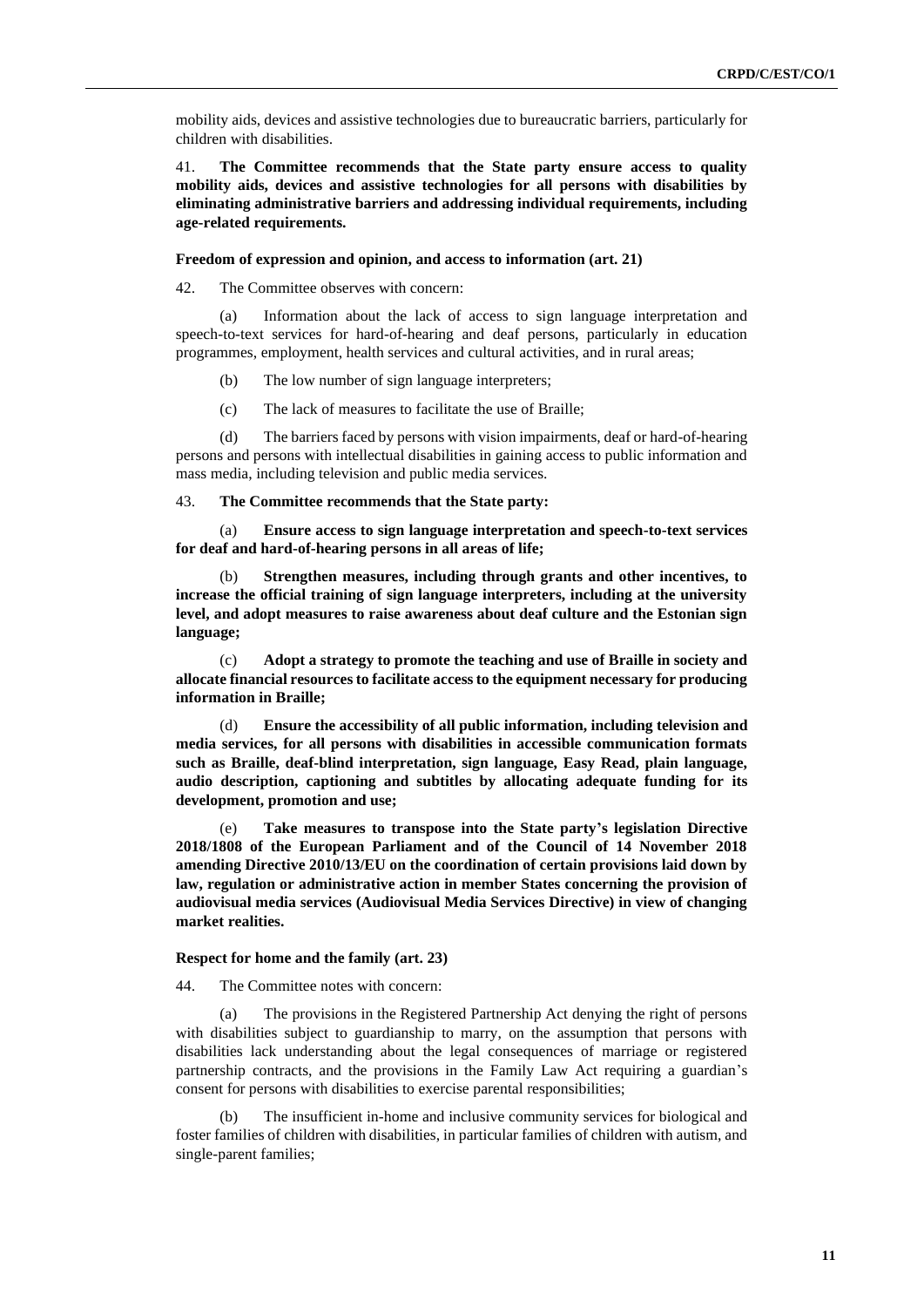(c) The provisions in the Social Welfare Act allowing for the provision of alternative care for children with disabilities, including institutional settings, on the basis of disability.

## 45. **The Committee recommends that the State party:**

(a) **Remove discriminatory provisions in the Registered Partnership Act and the Family Law Act and recognize the right of persons with disabilities to found a family and exercise parental responsibilities on an equal basis with others;** 

(b) **Provide biological and foster families of children with disabilities and single-parent families of children with disabilities with the support required to exercise their rights with respect to family life;** 

Set up a legal and policy framework to promote a safe family environment **for children with disabilities, in line with the principle of the best interest of the child, prohibit the separation of children from their parents on the basis of disability and ensure that alternative care is only provided within the biological, extended, foster or adoptive family.** 

#### **Education (art. 24)**

46. The Committee notes with concern:

(a) The slow progress towards achieving inclusive education, as recognized in the Basic and Upper-Secondary School Act, the prevalence of special schools and classes and the greater barriers to education faced by children requiring higher levels of support;

(b) That reasonable accommodation for meeting individual requirements and providing individualized support has not yet been made fully available throughout the education system;

(c) That there are not enough accessible learning materials, alternative communication and information methods or teachers fluent in sign language;

The barriers faced by children with disabilities in gaining access to quality, inclusive education within a context of distance learning during the COVID-19 pandemic and the restrictions on school attendance imposed for children with "chronic diseases" and experiencing symptoms similar to COVID-19.

47. **Recalling its general comment No. 4 (2016) and target 4.5 of the Sustainable Development Goals, the Committee recommends that the State party:**

(a) **Develop a strategy for implementing quality, inclusive education with specific targets, timelines and a budget and share responsibilities between the national and municipal levels;**

(b) **Establish a policy framework that recognizes the right of persons with disabilities to seek individualized support as reasonable accommodation in education, when so required;**

(c) **Ensure that education is an area of life covered by anti-discrimination legislation and policies and that the denial of reasonable accommodation is included as a form of discrimination;**

(d) **Provide students with disabilities with assistive compensatory aids and learning materials in alternative and accessible formats, such as inclusive digital access, modes and means of communication, including Easy Read, communication aids and assistive and information technology, and make sure that there are enough teachers fluent in Estonian sign language;**

(e) **Take measures, including the provision of technical equipment and the adoption of regulations, to ensure that children with disabilities, especially those in rural areas and those facing economic hardship, receive the individualized support they need, within a quality, inclusive education system, during the COVID-19 pandemic and guarantee for children with chronic diseases equal access to school.**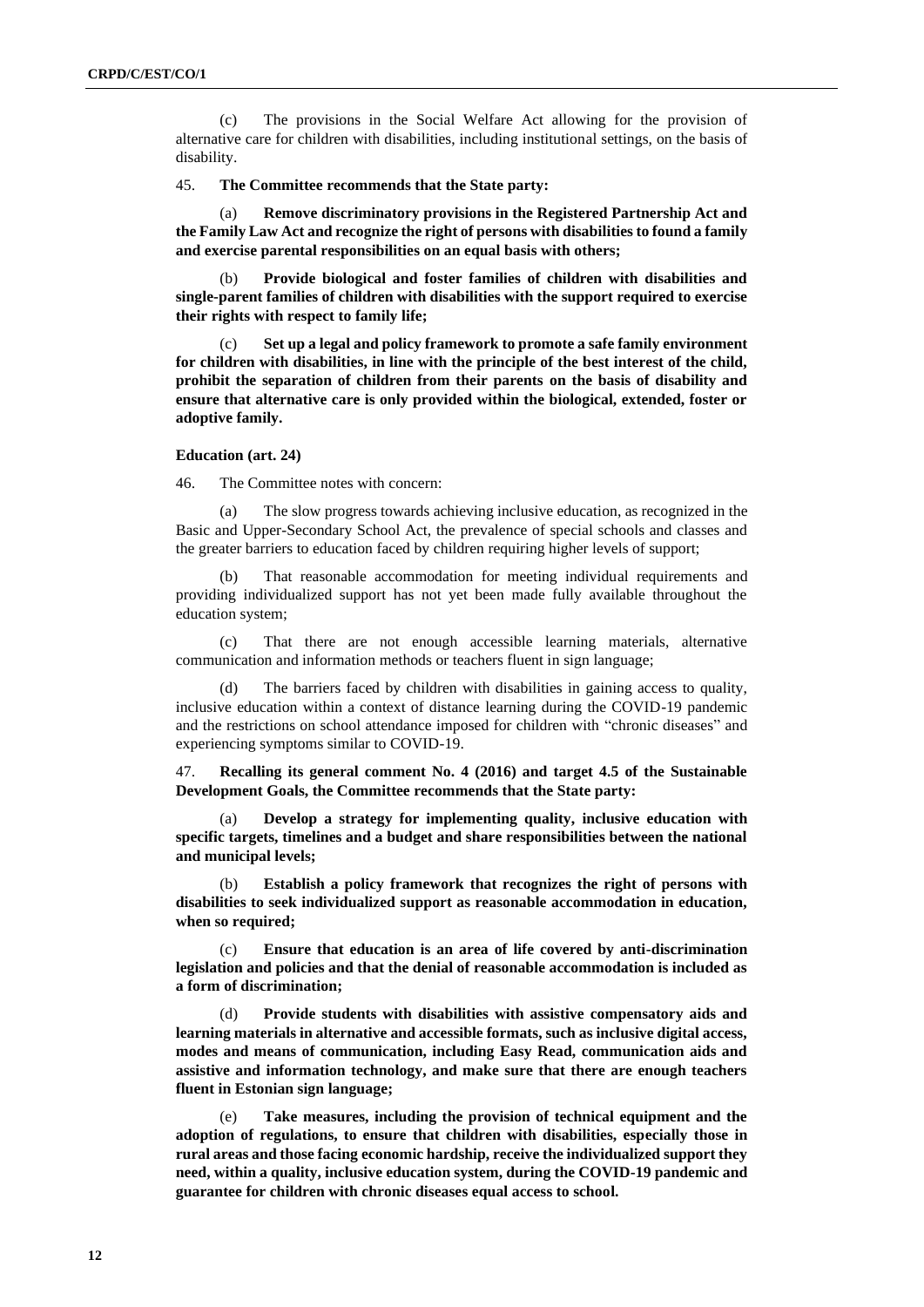## **Health (art. 25)**

48. The Committee notes with concern:

(a) Information about barriers faced by persons with disabilities in gaining access to health-care services and equipment, including physical barriers faced by persons with vision impairments;

(b) That women with disabilities subject to guardianship face greater barriers in gaining access to sexual and reproductive health-related services and to expressing their free and informed consent concerning health treatments;

(c) Information about the lack of awareness of health-care service managers and medical staff on the rights of persons with disabilities, including persons with hearing impairments, and the lack of accessible communication with users of health services;

(d) Reports indicating that persons with disabilities requiring higher levels of support receive lower-quality health services;

(e) That persons with disabilities have faced obstacles in gaining access to health care throughout the COVID-19 pandemic;

(f) The lack of information about protocols for persons with disabilities to exercise and express their free and informed consent with respect to medical treatment.

49. **Taking into account the links between article 25 of the Convention and targets 3.7 and 3.8 of the Sustainable Development Goals, the Committee recommends that the State party:**

(a) **Strengthen action plans to ensure the accessibility and availability of health-care services and equipment for persons with disabilities;**

(b) **Provide women and girls with disabilities with access to sexual and reproductive health care and services and ensure supported decision-making for women with intellectual or psychosocial disabilities so that they can reaffirm their sexual and reproductive autonomy and self-determination;** 

(c) **Develop training for health-care professionals on the rights of persons with disabilities, including their skills, support measures and information and communication means and methods;**

(d) **Allocate human, technical and financial resources for the development of quality health services and for health-related supervision for persons requiring higher levels of support;** 

(e) **Provide all persons with disabilities with access to all the health-care services available for the general population during the COVID-19 pandemic, ensuring priority access to diagnostic, vaccination and recovery treatments;**

(f) **Ensure that persons with disabilities can gain access to medical services on the basis of their free and informed consent.**

## **Habilitation and rehabilitation (art. 26)**

50. The Committee notes with concern:

(a) The barriers faced by persons with disabilities in gaining access to rehabilitation services, including in rural areas;

(b) The lack of information about measures taken to ensure the sustainability and continuity of rehabilitation services after the provision of support through the European Social Fund ends.

51. **The Committee recommends that the State party:**

(a) **Expand habilitation and rehabilitation systems and ensure that persons with disabilities, including children with disabilities in rural areas, have access to rehabilitation on the basis of their individual requirements;**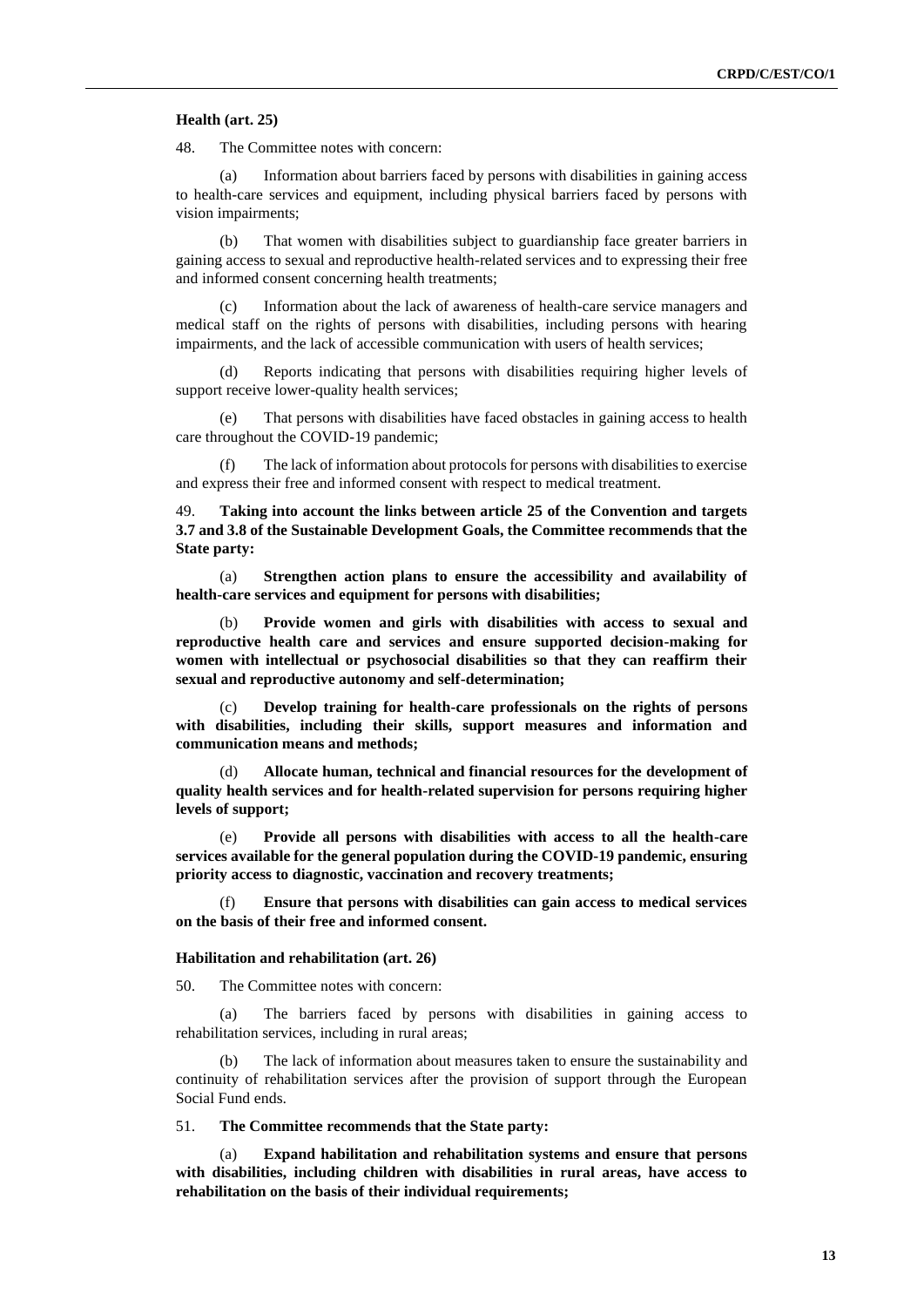## (b) **Ensure the sustainability and continuity of rehabilitation services after the provision of support through the European Social Fund ends by taking specific policy measures and allocating a specific budget.**

## **Work and employment (art. 27)**

52. The Committee notes with concern:

(a) That measures taken to promote the employment of persons with disabilities are insufficient to ensure access to the open labour market by persons with disabilities living in rural areas, persons with intellectual disabilities, persons with hearing impairments and persons with psychosocial disabilities, and the prevalence of sheltered employment preventing persons with disabilities from entering inclusive work environments;

(b) The attitudinal barriers deterring employers from hiring persons with disabilities and the physical barriers in the work environment, in particular the reported lack of accessible transportation and accessible information, including for job seekers;

(c) That reasonable accommodation is not consistently recognized and applied in the public and private sectors;

(d) The lack of information about vocational and professional training for persons with disabilities and about effective transitions into the open labour market.

53. **The Committee recommends that the State party, in line with target 8.5 of the Sustainable Development Goals:**

(a) **Strengthen measures to ensure that persons with disabilities have access to work and employment in the open labour market and to inclusive work environments, including persons with disabilities taking part in deinstitutionalization processes, persons with disabilities living in rural areas, persons with intellectual disabilities, persons with hearing impairments and persons with psychosocial disabilities;**

(b) **Adopt a strategy to abolish sheltered employment. The State party should review the labour conditions of all persons with disabilities and ensure that persons with disabilities are not paid below the minimum wage;**

(c) **Adopt measures, alongside the work ability reform, to combat attitudinal barriers among employers and adopt an action plan to assess periodically accessibility in the workplace, including access to transportation, alternative means of information and communication, sign language and speech-to-text interpretation and pictograms for job seekers and employees. The State party should adopt policies and procedures that establish and support the development of infrastructure for the provision of personal assistance in the workplace;**

(d) **Ensure that the right to seek reasonable accommodation in the workplace is recognized for employees in the public and private sectors;** 

(e) **Develop a comprehensive system of vocational and professional training for persons with disabilities and for their effective transition from vocational and tertiary education to work in the open labour market.**

## **Adequate standard of living and social protection (art. 28)**

54. The Committee notes with concern the information about living conditions and insufficient social protection, particularly with respect to older persons with disabilities, the insufficient support for disability-related expenses for them and barriers to gaining access to services such as accessible public housing and transportation.

55. **Taking into account the links between article 28 of the Convention and target 1.3 of the Sustainable Development Goals, the Committee recommends that the State party:**

(a) **Mainstream the rights of persons with disabilities into the national strategy for poverty eradication, including by taking concrete, expeditious measures and by earmarking budgets to address situations of disadvantage and exclusion concerning older persons with disabilities, in particular older women with disabilities;**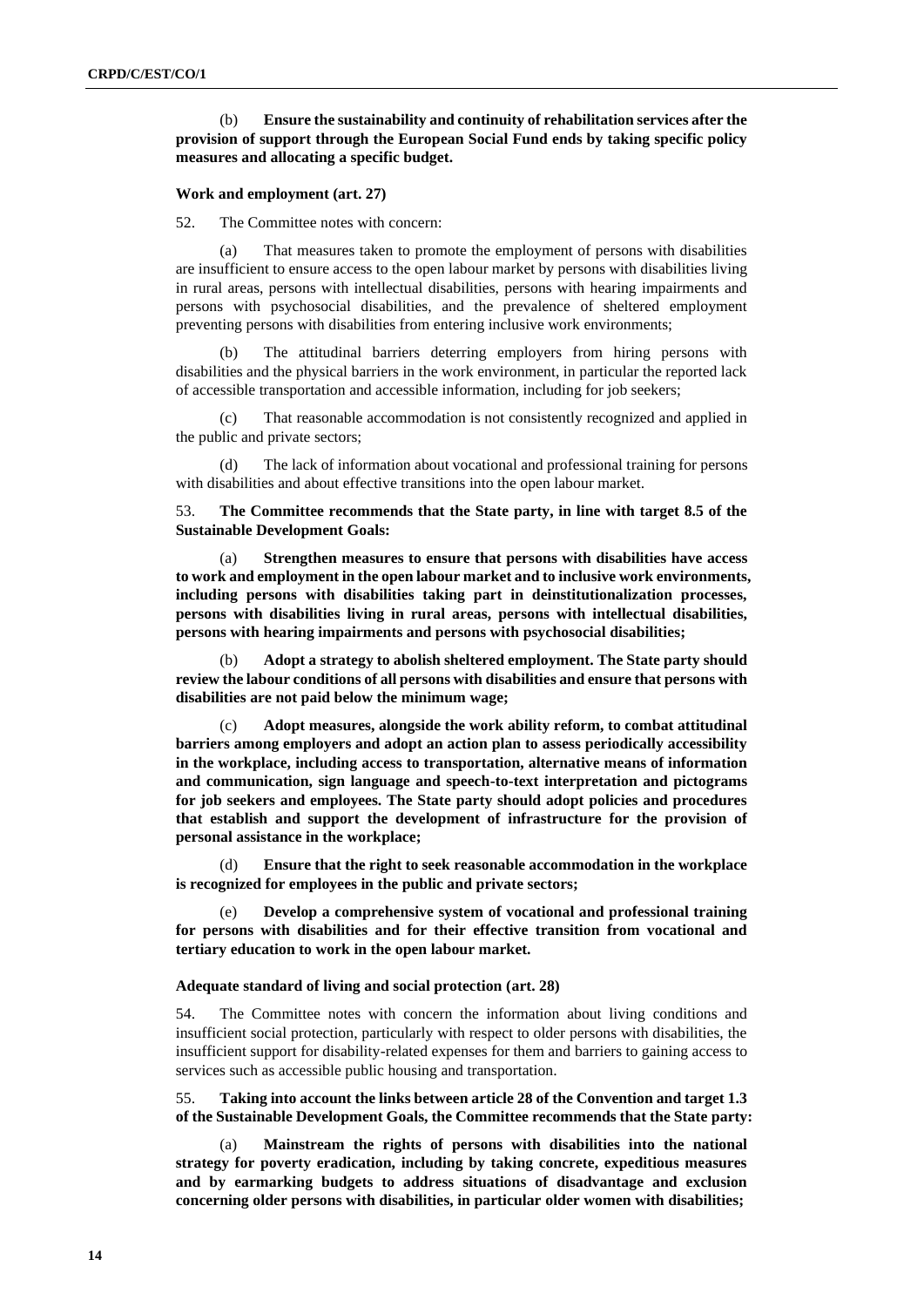(b) **Prioritize persons with disabilities in the socioeconomic response to the COVID-19 pandemic and ensure access to appropriate and affordable services and facilities for the general population, assistance, transportation and public housing programmes for persons with disabilities, particularly women with disabilities.**

#### **Participation in political and public life (art. 29)**

56. The Committee notes with concern:

The discriminatory provisions of the Code of Civil Procedure denying the rights of persons with disabilities to vote and to be elected when they have been subjected to restricted legal capacity;

(b) The lack of accessibility to voting procedures, facilities and materials, as well as to information about elections, including public electoral debates, electoral programmes, online or printed election materials, all of which limits the effective political participation of persons with hearing impairments and persons with intellectual disabilities.

## 57. **The Committee recommends that the State party:**

(a) **Repeal all discriminatory provisions denying the rights of persons with disabilities to vote and to be elected;**

(b) **Guarantee that electoral and voting procedures, facilities and online or printed election materials are accessible in plain language and Easy Read, thereby facilitating their use by all persons with disabilities.**

### **Participation in cultural life, recreation, leisure and sport (art. 30)**

58. The Committee is concerned about the lack of access for persons with disabilities to cultural materials, places for cultural performances and services. It is also concerned about the lack of access for persons with intellectual disabilities to recreational, leisure and sporting activities, in which they are impeded from participating on an equal basis with others.

59. **The Committee recommends that the State party ensure access to places for cultural performances, ensure the provision by museums of information in sign language and provide cultural materials in accessible formats. The State party should promote inclusive recreational, leisure and sporting activities for both adults and children with disabilities.**

## **B. Specific obligations (arts. 31–33)**

#### **Statistics and data collection (art. 31)**

60. The Committee notes with concern:

(a) The remaining gaps in collecting disaggregated data and statistics on persons with disabilities in all areas covered by the Convention, not only education and employment;

(b) The lack of systematic and comprehensive research about the living conditions of persons with disabilities and the need to identify the barriers faced by persons with disabilities in exercising their rights.

61. **The Committee recalls the Washington Group short set of questions on disability and the Development Assistance Committee of the Organisation for Economic Cooperation and Development policy marker on the inclusion and empowerment of persons with disabilities and recommends that the State party:**

(a) **Develop a system and procedures for collecting data on persons with disabilities disaggregated by age, sex, sexual orientation, gender identity, race, ethnicity, income, migration status, level of education, employment situation and place of residence. The system and procedures should ensure confidentiality and respect the privacy of persons with disabilities;**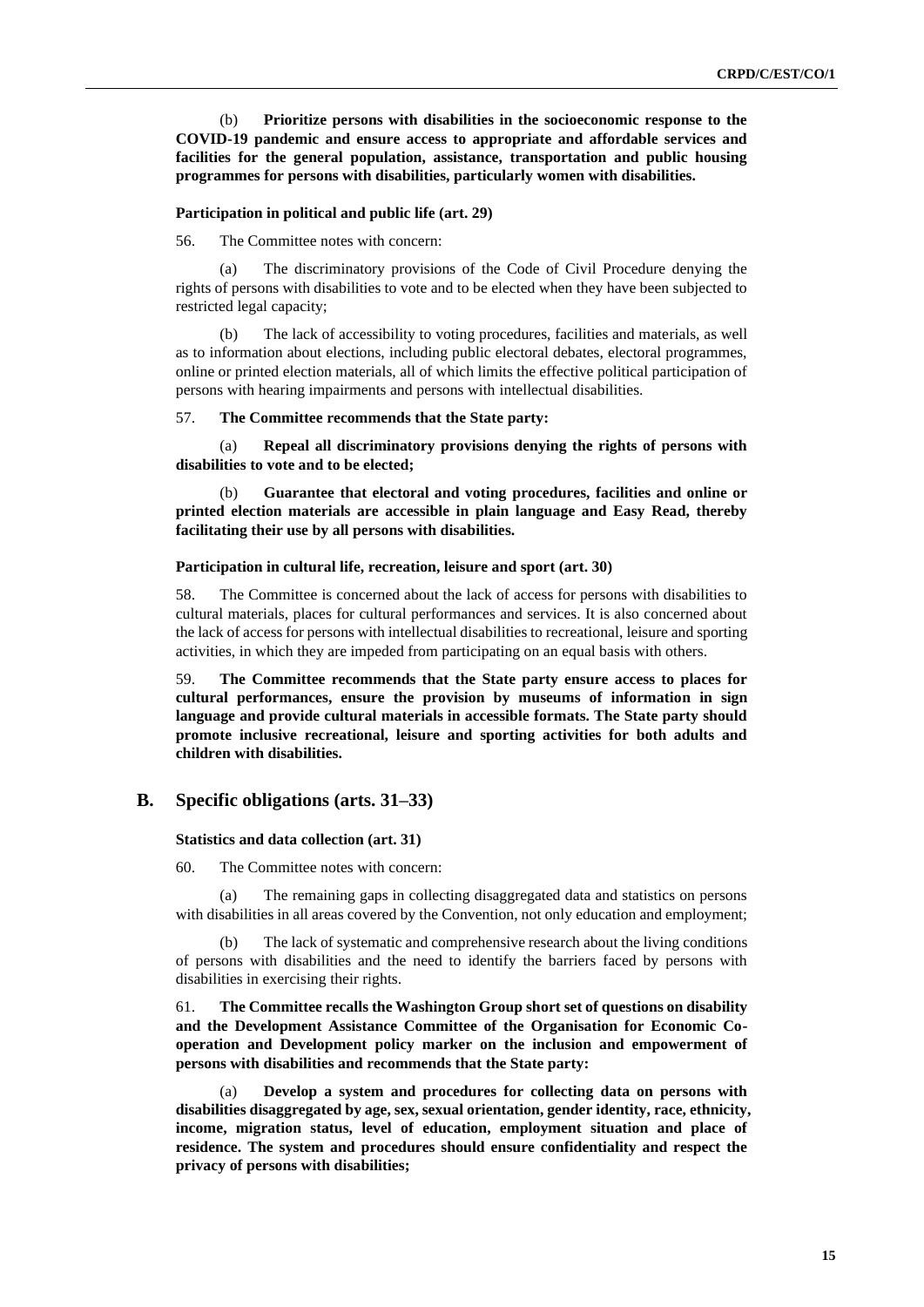(b) **Allocate funds to undertake periodic research on the rights of persons with disabilities with the aim of identifying barriers to their implementation. The State party should build the capacity of municipal authorities to conduct periodic research on barriers to the inclusion of persons with disabilities;**

Support independent and participatory research, both quantitative and **qualitative, to inform the disability-related policies and measures taken for ensuring the rights of persons with disabilities.**

#### **International cooperation (art. 32)**

62. The Committee notes with concern:

(a) The lack of harmonization of the international investment programmes, including those for the European structural funds and the European Investment Fund, with the provisions of the Convention;

(b) That the opinions and views of organizations of persons with disabilities have not been considered in the scope of international multilateral cooperation programmes.

63. **The Committee recommends that international investment programmes, including those for the European structural funds and the European Investment Fund, be harmonized with the Convention and that organizations of persons with disabilities be effectively consulted and involved at all stages of the development and implementation of international cooperation plans, programmes and projects.**

## **National implementation and monitoring (art. 33)**

64. The Committee notes with concern:

(a) That the current coordination mechanism within the government lacks the capacity to mainstream the Convention across all sectors and levels of government, not only the area of social affairs;

(b) The lack of information about the accessibility of the premises and about the work done by the Office of the Chancellor of Justice as the independent mechanism appointed to monitor the implementation of the Convention;

(c) The lack of information about formal mechanisms to ensure the participation of persons with disabilities and their representative organizations in monitoring the Convention, including by monitoring the situation of persons with disabilities still in institutions and during the COVID-19 pandemic.

## 65. **The Committee recommends that the State party:**

(a) **Strengthen the government mechanism for coordinating the implementation of the Convention, build the capacity of focal points to mainstream the rights of persons with disabilities across all sectors and levels of government and strengthen their mandates with respect to implementing the Convention;**

(b) **Ensure continuity in the allocation of funds for the functioning of the Office of the Chancellor of Justice, which has been appointed the independent mechanism for monitoring the implementation of the Convention, including by earmarking resources for the development of accessible information about its work and methodologies;**

(c) **Ensure that persons with disabilities and the whole range of their representative organizations are effectively involved in monitoring the implementation of the Convention, including during the COVID-19 pandemic.**